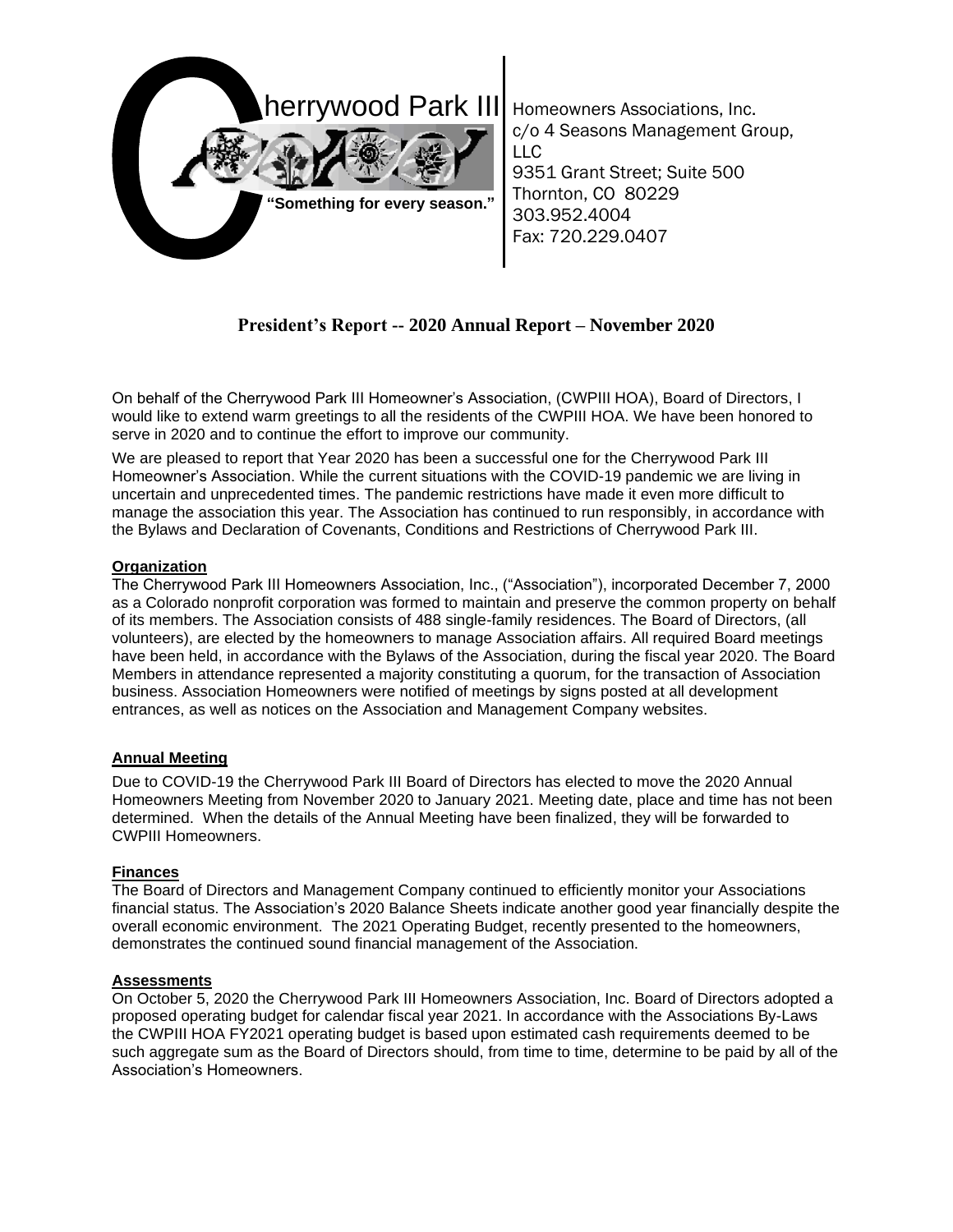The October 5, 2020 Board adopted operating budget for FY2021 was deemed ratified by the CWPIII HOA, Homeowners Budget Ratification Meeting held on November 16, 2020.

The FY2021 operating budget projects total income of \$210,864.00 and expenses of \$210,864.00, based on estimated calculations from current year transactions and projected expenses through the end of the FY2021. The proposed FY2021 total expenses represent an increase of \$240.00.

Increases in the FY2021 operating budget is based on competitive bids received by the Association for management fees and landscape contract. The slight increases/decreases in expenses such as administrative, late fee expenses, audit/taxes, legal fees, insurance are based actuals from FY2020. The increase/decrease costs associated with association ground maintenance such as sprinkler repair, playground maintenance and common area maintenance are also based on actuals from FY2020. Utilities such as electric has been decreased and water has been increased are based on actuals from FY2020. The continued funding of the Association's Reserve account remains unchanged as required by current legislation.

The FY2021 operating budget requires no assessment increase to the homeowner from the current \$102.00 per quarter in FY2020. The annual assessment is due in 4 payments due the 1<sup>st</sup> day of each quarter (January, April, July, and October). Assessments are deemed late after the 15<sup>th</sup> of each of those months.

The income from assessments for FY2021 is based on the \$102.00 per quarter on 488 homes. Total projected assessment income is \$199,104 for FY2021.

#### **Management Company**

The Board of Directors is pleased to announce that the Association has signed another one-year contract extension in effect through June of 2021 with 4 Seasons Management Group, LLC. They will continue their management of the Associations affairs.

The Board of Directors and 4 Seasons Management Group, LLC work together, following Association Bylaws and government laws to ensure compliance with CWPIII covenants. The Management Company makes every effort to handle alleged violations in a consistent manner, providing the resident multiple opportunities to respond, regarding corrections and resolution of the alleged covenant violation.

#### **Association Accomplishments and Challenges of Year 2020**

In 2020 the Association continued to move forward with an exterior house-painting program. The Board surveyed and identified Association homes in need of exterior painting. Actions are being taken to have those owners paint their homes. The Board of Directors developed an approved new exterior paint color scheme book for homeowners to choose from when painting the exterior of their home. The approved color schemes create a harmonious environment for the Association that is of benefit all homeowners. The paint books can be checked out from the management company office.

The Associations has received notice that Great Western has drilled one single well from the Tollway Pad that is accessing oil and gas under Cherrywood Park. The 25 other wells planned within the same drilling unit have been approved by both the state and Adams County but have not yet been drilled. Due to the decline in oil prices, Great Western is not drilling the additional wells in 2020 but may drill the rest in 2021.

The Board continued an Exterior Landscape and Property Maintenance Project to address trees, shrubs, rocked and mulched borders, fences, foundations and concrete in need of attention. This proactive approach is beneficial to achieve the objective of maintaining and increasing our property values.

The Board completed an annual review of all Association subcontractor contracts for the maintenance and upkeep of the common areas. The Association's insurance policies were reviewed to insure sufficient coverage.

The Board continues the approach of responsible management and control of the Association's common areas, keeping them in good, clean attractive and environmentally pleasing condition.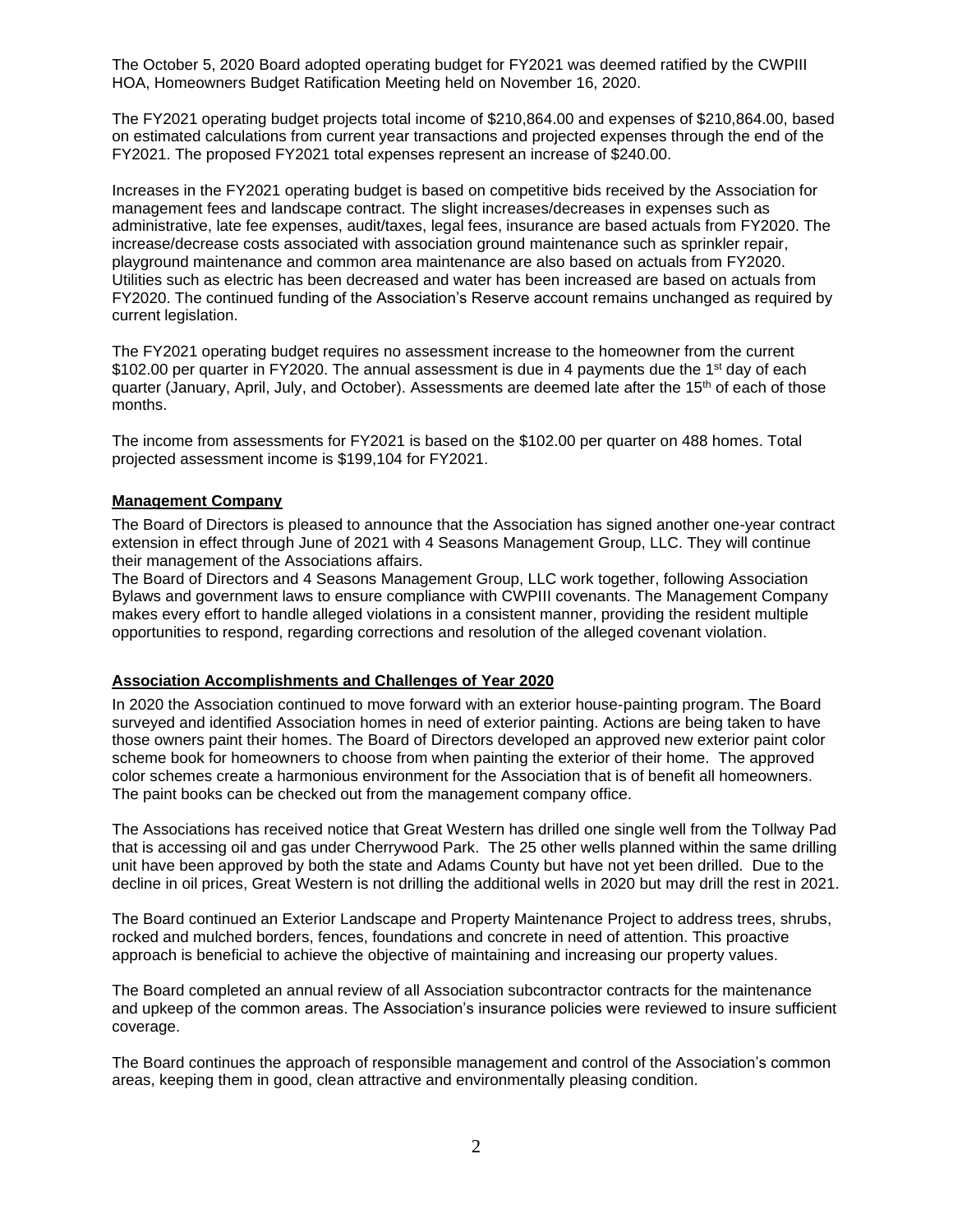The Board again awarded the Association's landscaping contracts for 2021 to Schultz Industries, Inc., a locally owned and operated quality landscape maintenance company.

The Board continues its efforts to maintain the Association's perimeter fencing consisting of both three rail and 6-foot privacy fences. The association has over 12,512 feet of six-foot perimeter privacy fence and 5,218 feet of 3-foot wood split rail fence to maintain. In recent months Cherrywood Park III HOA common area property and fencing has received significant and repeated damage from graffiti and vandalism.

Vandalism and graffiti repairs have cost the association thousands of dollars this year. The most recent fence repair of repeated acts has incurred costs of \$4,700.00 plus. There is no fool proof system that the association can put in place to prevent highly motivated vandals 100% of the time.

Vandals are often motivated by peer recognition and credit. The association has quickly removed the evidence and repaired the damage of their actions. Even so the association is still experiencing significant losses.

The association needs and appreciates help from all homeowners. Please promptly report all vandalism, large or small to the Thornton Police Department and 4 Seasons Management Group (303-952-4004). The police can only respond to crimes that are reported.

The associations Architectural Review Committee consistently reviews homeowner improvement requests in a quick and efficient manner.

To address the continued raising cost of water the association continues to practice water conversation techniques. Sensible water usage now by the association given the current cost of water and availability issues, makes water conservation increasingly important to HOAs now and in the years to come.

The Association sponsored a "Home of the Month" contest in June, July, August, and September. Homes were judged on their landscaping, exterior of home and upkeep. Winners were presented with an award of \$50.00.

With the current ongoing COVID-19 pandemic, we are living in uncertain and unprecedented times. Considering the pandemic, the Board of Directors have elected to not sponsor this year's association Fall Harvest Decorating Contest or the Holiday Lighting Contest. Homeowners are encouraged to tour the association to view the number of homes that have decorated for the season.

The association will still place seasonal decorations at all entrances of the Association.

#### **General Area Insight**

The Trail Winds Recreation Center is now open at 13495 Holly Street.

The Thornton, Active Adult Center is now open at 11181 Colorado Blvd.

RTD's newest commuter rail line, the N Line, extending from Denver to Thornton, opened for service on Monday, Sept. 21st. A trip between Union Station and the Eastlake•124th Station, the current end-of-line stop, will take about 29 minutes to travel the 13 miles.

The Staybridge Suites, a suburban aparthotel at 136<sup>th</sup> and I-25 is now open, the aparthotel has 111 rooms.

Applejack Wine & Spirits 40,000 SF store/warehouse is open at 13759 Grant Street.

Starbucks new store opened at 144<sup>th</sup> & Washington.

New Infill Shopping Center being built at the NEC 144<sup>th</sup> & Washington Street.